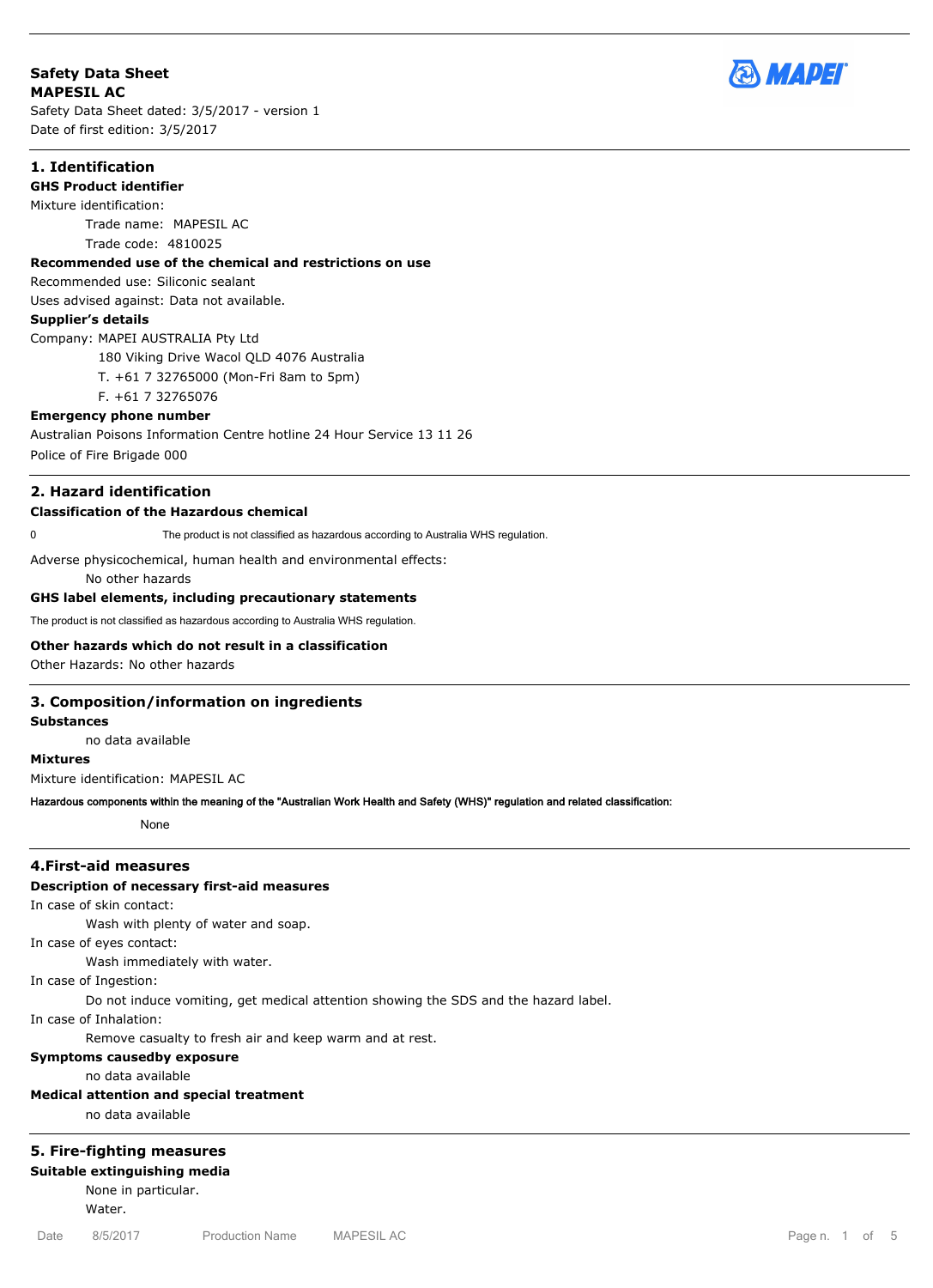### Carbon dioxide (CO2).

## **Specific hazards arising from the chemical**

Do not inhale explosion and combustion gases.

Burning produces heavy smoke.

Hazardous combustion products: no data available

Explosive properties: no data available

Oxidizing properties: no data available

## **Special protective equipment and precautions for fire-fighters**

Use suitable breathing apparatus.

Collect contaminated fire extinguishing water separately. This must not be discharged into drains. Move undamaged containers from immediate hazard area if it can be done safely.

### **6. Accidental release measures**

### **Personal precautions, protective equipment and emergency procedures**

Wear personal protection equipment.

Remove persons to safety.

See protective measures under point 7 and 8.

# **Environmental precautions**

Do not allow to enter into soil/subsoil. Do not allow to enter into surface water or drains.

Retain contaminated washing water and dispose it.

In case of gas escape or of entry into waterways, soil or drains, inform the responsible authorities.

Suitable material for taking up: absorbing material, organic, sand

# **Methods and materials for containment and cleaning up**

Suitable material for taking up: absorbing material, organic, sand Wash with plenty of water.

# **7. Handling and storage**

#### **Precautions for safe handling**

Avoid contact with skin and eyes, inhalation of vapours and mists.

Do not eat or drink while working.

See also section 8 for recommended protective equipment.

#### **Conditions for safe storage, including any incompatibilities**

Incompatible materials:

None in particular.

Instructions as regards storage premises:

Adequately ventilated premises.

### **8. Exposure controls/personal protection**

#### **Control parameters – exposure standards, biological monitoring**

No Data Available

# **Appropriate engineering controls**

no data available

#### **Individual protection measures, such as personal protective equipment (PPE)**

Eye protection:

Not needed for normal use. Anyway, operate according good working practices.

Protection for skin:

No special precaution must be adopted for normal use.

Protection for hands:

Not needed for normal use.

Respiratory protection:

no data available

#### **9. Physical and chemical properties**

#### Color: various

Appearance: Paste Odour: characteristic Odour threshold: no data available pH: no data available Melting point / freezing point: no data available Initial boiling point and boiling range: no data available Flash point: no data available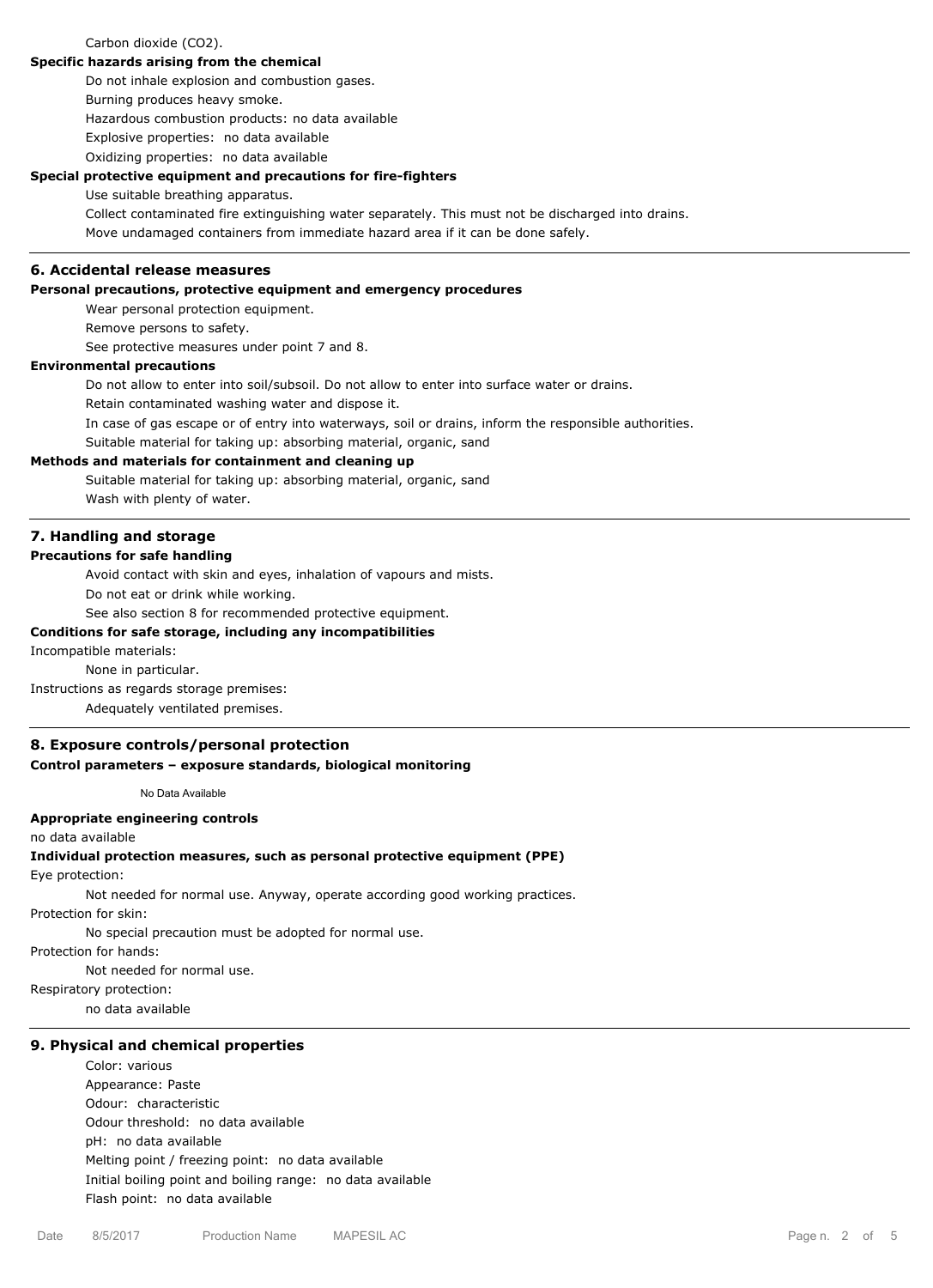Evaporation rate: no data available Flammability (Solid, Gas): no data available Upper/lower flammability or explosive limits: no data available Vapour pressure: no data available Vapour density: no data available Relative density: no data available Solubility in water: Insoluble Solubility in oil: Soluble Partition coefficient (n-octanol/water): 800,000.00 Auto-ignition temperature: no data available Decomposition temperature: no data available Viscosity: no data available Specific heat value: no data available Saturated vapour concentration: no data available Release of invisible flammable vapours and gases: no data available Particle size: no data available Size distribution: no data available Shape and aspect ratio: no data available Crystallinity: no data available Dustiness: no data available Surface area: no data available Degree of aggregation or agglomeration, and dispersibility: no data available Biodurability or biopersistence: no data available Surface coating or chemistry: no data available VOC (Volatile Organic Compound) : 25.8 (Rule 1168) g/L

# **10. Stability and reactivity**

# **Reactivity**

Stable under normal conditions **Chemical stability** no data available **Possibility of hazardous reactions** None. **Conditions to avoid** Stable under normal conditions. **Incompatible materials** None in particular.

# **Hazardous decomposition products**

# **SECTION 11: Toxicological information Information on toxicological effects**

# **Toxicological information of the mixture:**

MAPESIL AC a) acute toxicity LD50 Skin Rat > 2009 mg/kg

### **If not differently specified, the information required in the regulation and listed below must be considered as N.A.**

| a) acute toxicity                    |
|--------------------------------------|
| b) skin corrosion/irritation         |
| c) serious eye damage/irritation     |
| d) respiratory or skin sensitisation |
| e) germ cell mutagenicity            |
| f) carcinogenicity                   |
| g) reproductive toxicity             |
| h) STOT-single exposure              |
| $\mathcal{L}$                        |

i) STOT-repeated exposure

j) aspiration hazard

# **12. Ecological information**

# **Ecotoxicity**

Adopt good working practices, so that the product is not released into the environment.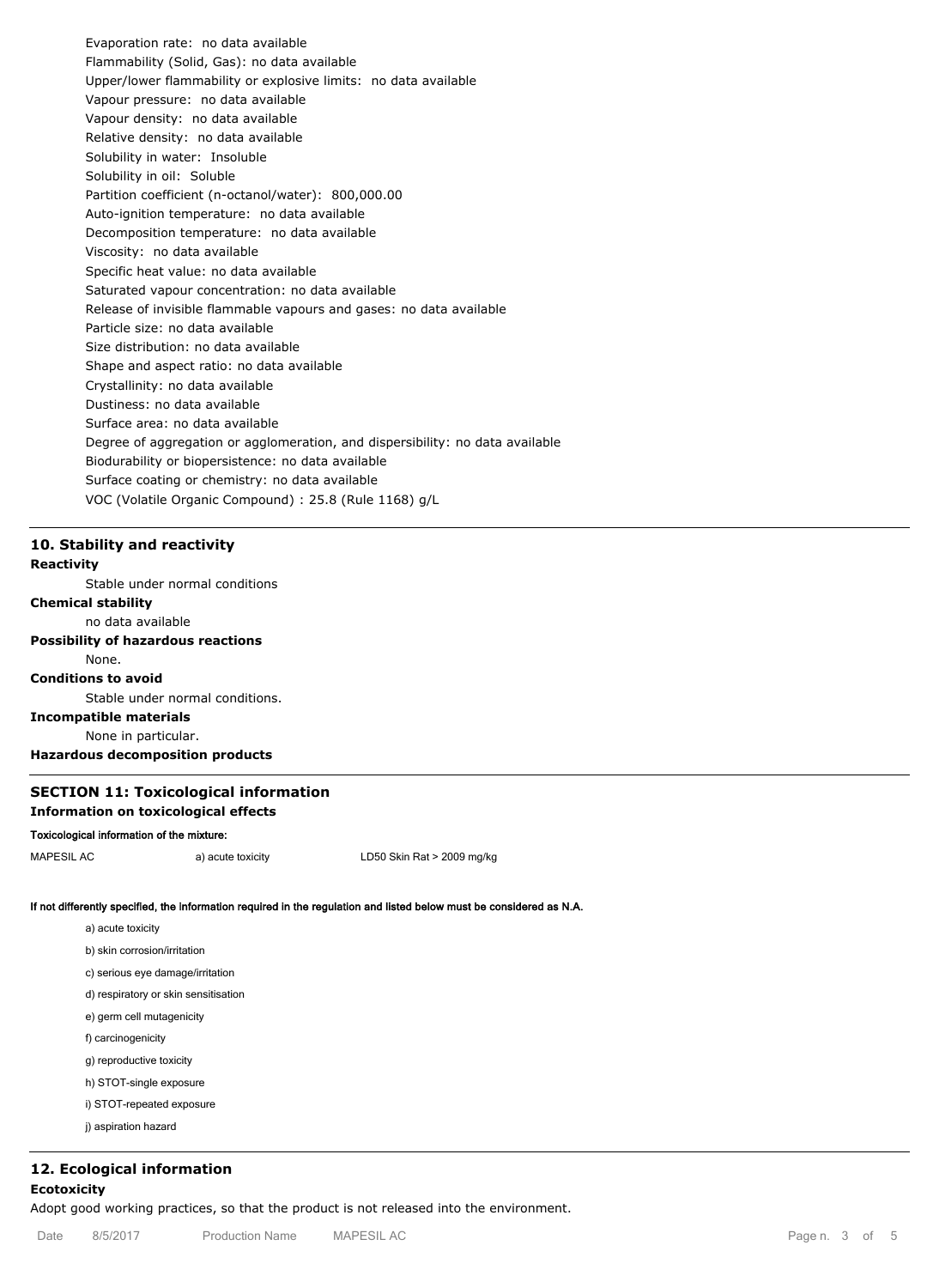#### Eco-Toxicological Information:

# **List of Eco-Toxicological properties of the product**

No Data Available

# **Persistence and degradability**

no data available

#### **Bioaccumulative potential**

no data available

# **Mobility in soil**

no data available

#### **Other adverse effects**

no data available

#### **13. Disposal considerations**

#### **Disposal methods**

Recover if possible. In so doing, comply with the local and national regulations currently in force.

#### **14. Transport information**

Not classified as dangerous in the meaning of transport regulations.

#### **UN Number**

no data available **UN Proper Shipping Name** no data available **Transport hazard class(es)** no data available **Packing group, if applicable** no data available **Environmental hazards** no data available **Special precautions for user** no data available **Additional Information** no data available

**HazChem Code/Emergency Action code**

no data available

# **15. Regulatory information**

### **Safety, health and environmental regulations specific for the product in question**

This Safety Data Sheet has been prepared according to the Australian Work Health and Safety (WHS) act and the Code of Practice on preparation of safety data sheets for Hazardous Chemicals. AICS: all components are listed

#### **16. Other information**

This document was prepared by a competent person who has received appropriate training. Main bibliographic sources:

ECDIN - Environmental Chemicals Data and Information Network - Joint Research Centre, Commission of the European Communities

SAX's DANGEROUS PROPERTIES OF INDUSTRIAL MATERIALS - Eight Edition - Van Nostrand Reinold

The information contained herein is based on our state of knowledge at the above-specified date. It refers solely to the product indicated and constitutes no guarantee of particular quality.

It is the duty of the user to ensure that this information is appropriate and complete with respect to the specific use intended.

This SDS cancels and replaces any preceding release.

Legend to abbreviations and acronyms used in the safety data sheet:

ACGIH: American Conference of Governmental Industrial Hygienists

ADR: European Agreement concerning the International Carriage of Dangerous Goods by Road.

AND: European Agreement concerning the International Carriage of Dangerous Goods by Inland Waterways

ATE: Acute Toxicity Estimate

BCF: Biological Concentration Factor

BEI: Biological Exposure Index

BOD: Biochemical Oxygen Demand

CAS: Chemical Abstracts Service (division of the American Chemical Society).